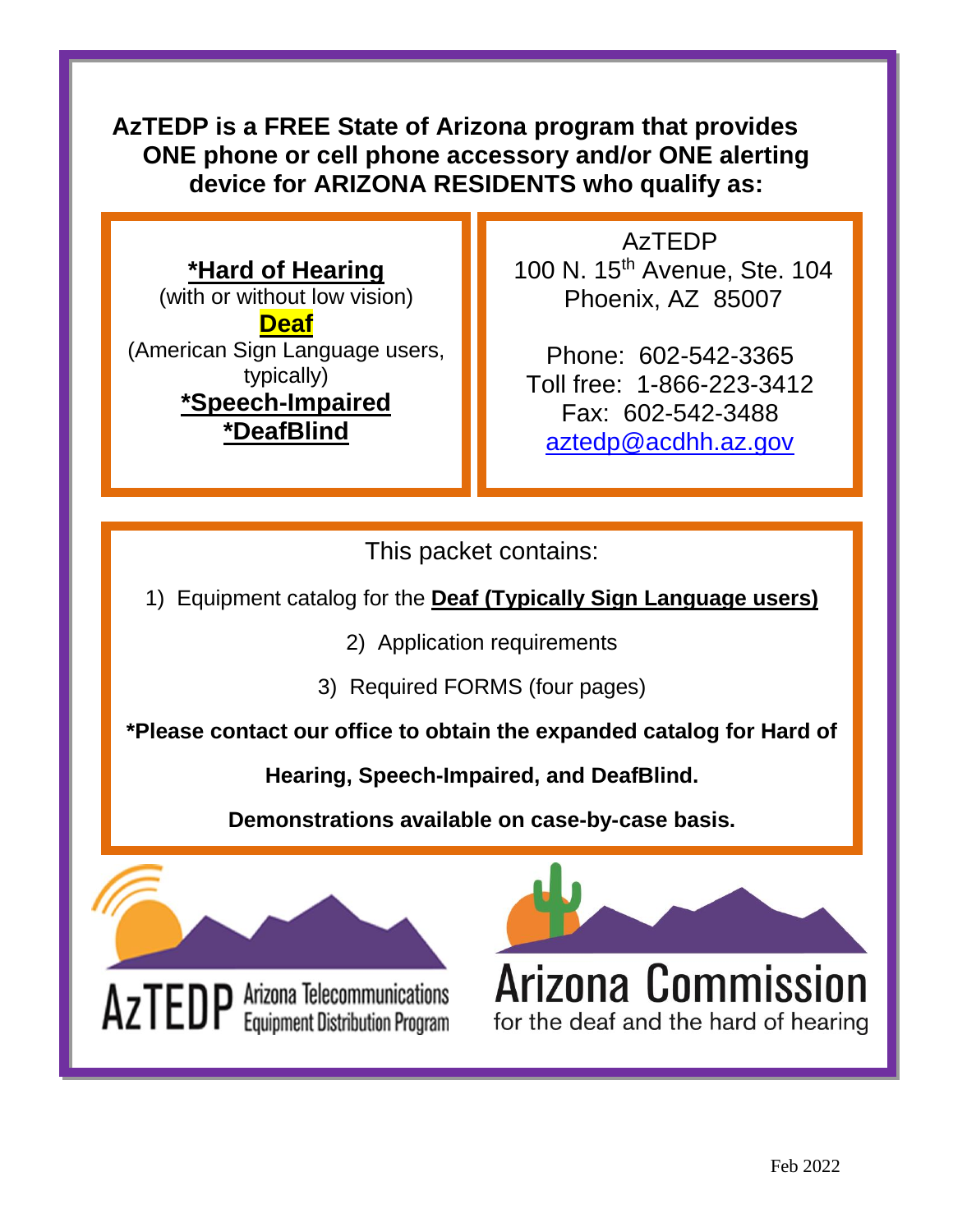# **TTY Model Choice for The Deaf**

*Telephone calls can be accomplished in a variety of ways using the internet. We do not provide internet devices, but we can certainly guide you, depending on your use of voice, American Sign Language and ability to read English or Spanish. Please contact us for further inquiry.*

## *TEXT equipment utilizes the Arizona Relay Service to call telephone users.*

# **Ultratec Superprint 4425A TTY**

- Built-in, 24-character printer
- 3 selectable print sizes
- 32k memory
- Date/time printed at the beginning of each call
- Turbo Code and Auto ID
- E-Turbo for simplified relay calling
- Built-in ring flasher
- Arrow keys for easy review of memory
- Convenient GA/SK keys
- Easy-touch greeting memo
- TTY AnnouncerTM tells hearing callers you are using a TTY
- Sticky key feature (for single-handed typing)
- Includes ASCII code
- Only available in the United States

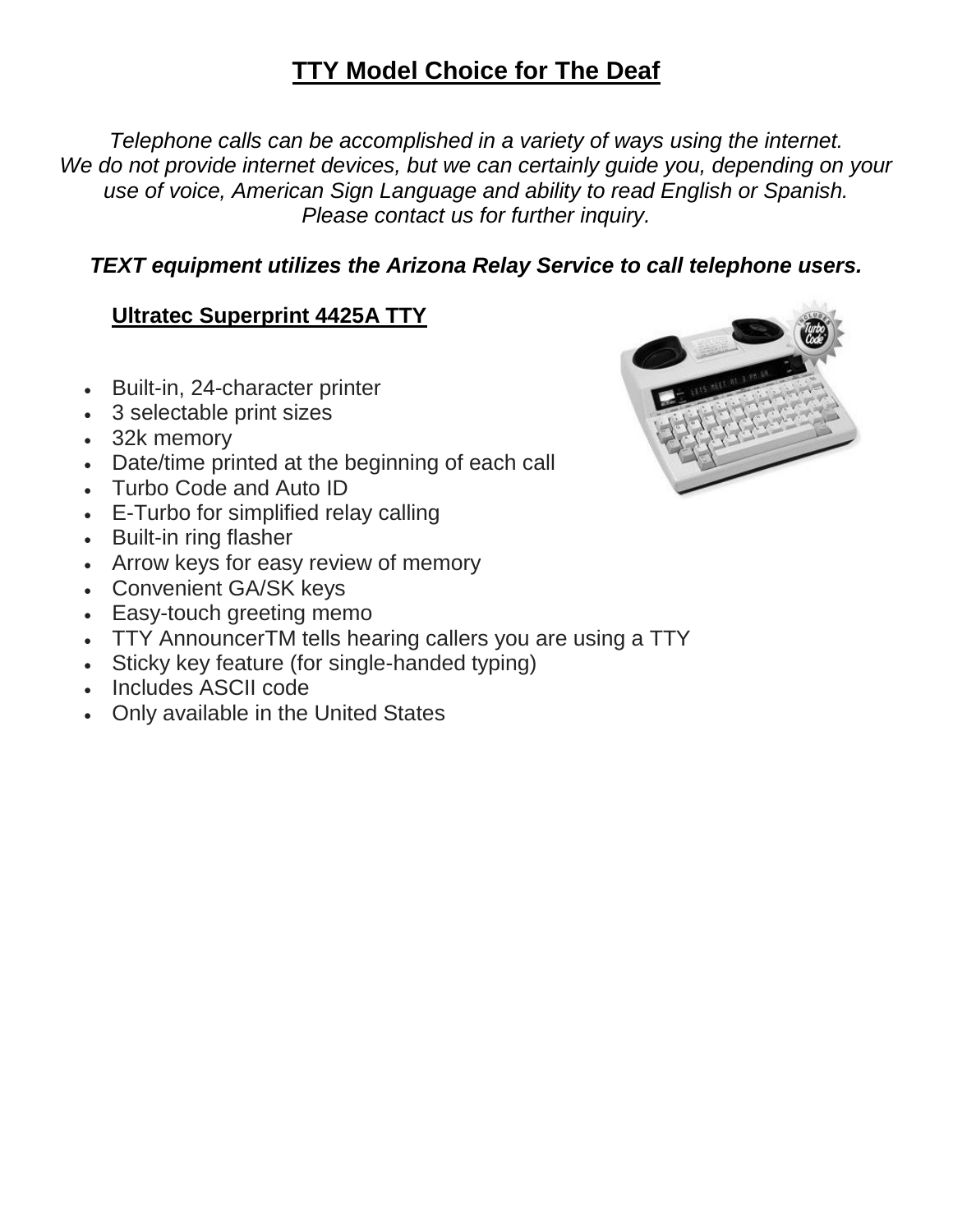# **Alerting model choices for the Deaf**

These devices are designed to alert people to environmental sounds that they do not normally hear, such as a telephone ringer or door bell**.** 

#### **Serene Innovations Central Alert CA-380 Wearable Notification System:**

- CA-CX phone signaler
- CA-PX wearable personal pager with 150 foot range
- CA-DB doorbell
- Powerful vibrating bed shaker
- Alerts to the telephone and cell phone
- Up to 200 ft operating range
- Audible ringer, visual light & vibration
- Receive alerts through strong, easily identifiable vibrations, selectable audio tones, and a bright flasher.



- Built-in RF repeater to extend coverage range.
- Optional sensor-transmitters, receivers, and accessories (sold separately) for: baby monitor, weather alerts, SOS panic-button, smoke/ CO alarm, cell phone texts, someone knocking at the door, motion detector, personal receiver, remote receiver, lamp flasher, and more.
- Rechargeable batteries for CA-PX (pager) and AC adapters included.

**SquareGlow Home Kit:** SquareGlow™ HomeKit gives you a complete *home* alerting system for the telephone and door.



- One wireless doorbell
- One telephone signaler



- Two flashing receivers • Seven customizable LED colors: white, green,
	- red, yellow, blue, aqua, and purple
- 52 Ringtones
- Range of up to 600 feet
- Can add additional transmitters or receivers
- Multiple volume levels; up to 120 dB

The [SquareGlow™](https://www.squareglow.com/) landline telephone/VP transmitter lets you know when you have an incoming landline phone or videophone call. When paired with the [SquareGlow™](https://www.squareglow.com/) Receiver (Flasher), you will be alerted by seven adjustable colors LED flashing lights that let you know that you have an incoming call. (This device is NOT for mobile phones)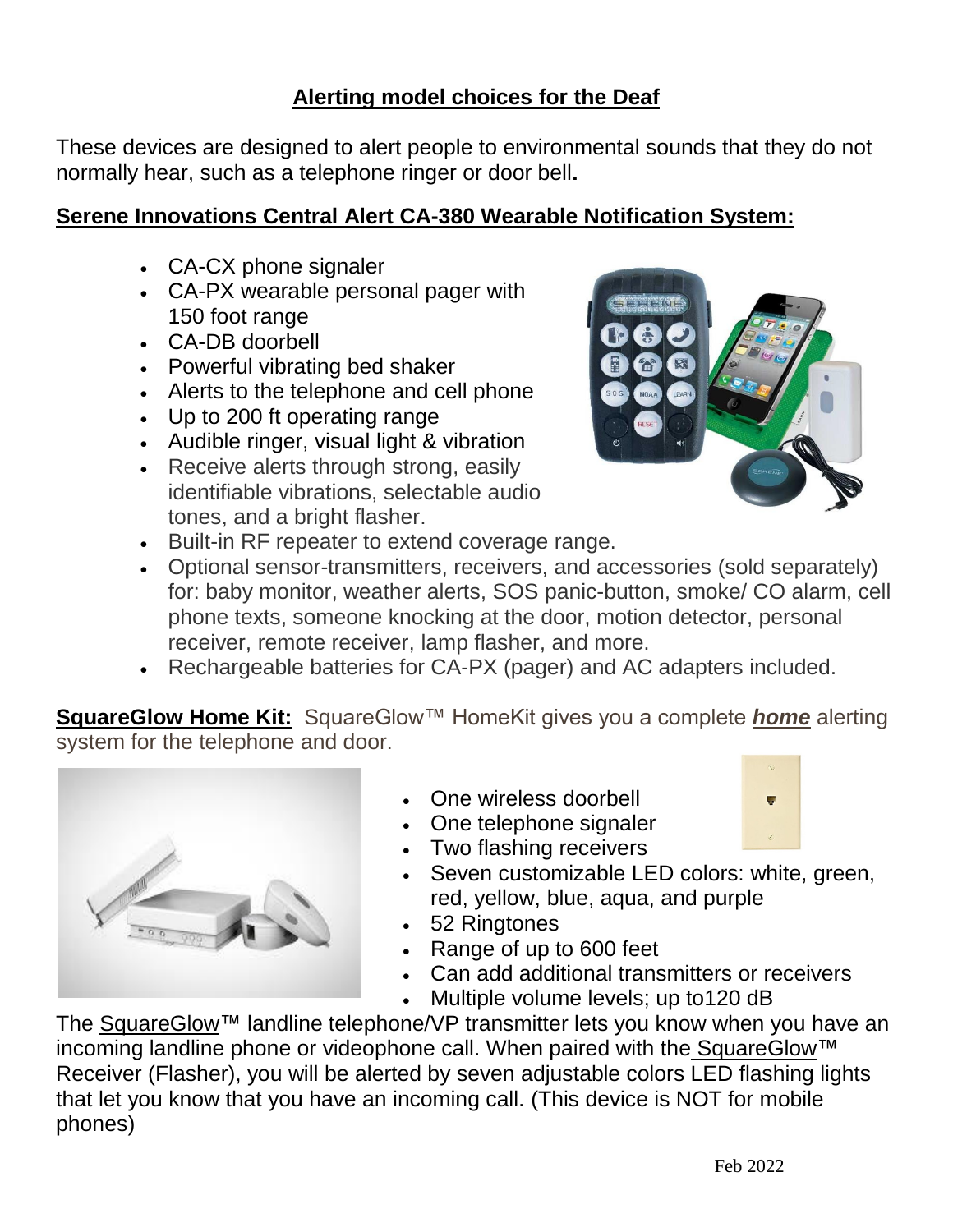## **Serene Innovations CentralAlert CA-360 Alarm Clock with wearable pager**

**(**For landline TTY/phone users.)

The CentralAlert™ CA360 from Serene Innovations is an all-in-one notification system for your home. Combo includes the CA-RX Remote Receiver.



It has a bright, built-in flasher, and adjustable audible sound.

- Doorbell and vibrating bed shaker are included. AzTEDP also bundles it with the CA-PX (pager)
- Get instant alerts for household sounds and alarms.
- Bright flasher, loud audible sound, and powerful bed shaker.
- Large (1.52" digits), clock display with highly visible icons.
- Customize your system with accessories for door, baby, smoke, CO Detector and More.
- Vibrating bed shaker (Included) is strong enough to awaken even the deepest sleeper.
- Easy set-up; no installation required.
- 150-foot radius operating range covers every corner of your home.
- Pleasant-sounding, adjustable, high-volume audible alerts.
- Icons that identify which sound has activated can be seen from afar.
- Large, glowing clock face for easy viewing; brightness dims automatically at bedtime to support healthy sleep.
- With dual alarm settings and bed shaker connections, the alarm clock is easily configured for couples.
- Battery backup provides full operation up to seven days in case of power outage (Battery not included).
- Numerous accessories available for customization to meet any need such as smoke/CO and other audio alarms, baby cry, weather alerts, motion detectors, and more. \*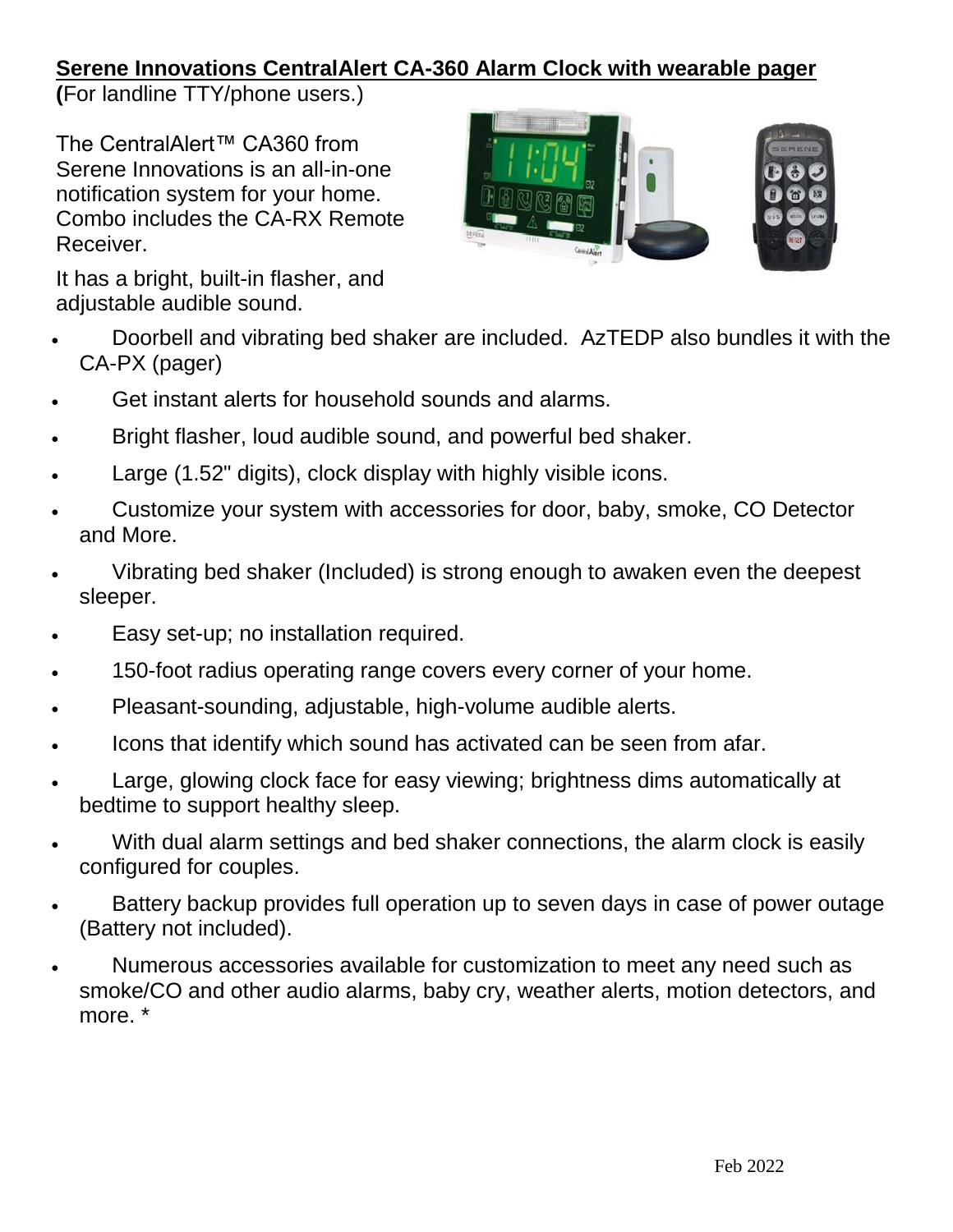**Alertmaster AL 10:** (Connects to a lamp you provide) VISUAL AND TACTILE ALERTING ONLY. This device does not make sound.

Stay connected with others as the AL10 visually alerts you when:

- •Land line **phone** or videophone rings
- •Visitors ring the wireless **doorbell**
- •**Alarm clock** with snooze and vibrating disk
- •Large, brightly lit icons and lights
- •Simple setup; just plug it in
- •Flashes a connected lamp with a built-in lamp flasher for added notification
- •A powerful vibrating alert shakes your bed or pillow to alert you when asleep
- •Distinct flashing patterns and icons on unit help you distinguish between events
- •Large, lit button to easily turn nearby lighting On or Off
- •Large 3.5" clock display (measured diagonal)
- •Adjustable display brightness
- •Connects to a lamp you provide

Clarity AL 10



The Clarity AlertMaster™ AL10™ is part of the Clarity brand Visual Alert System for the deaf or people with profound hearing loss. The AL10™ alerts you to landline telephone calls, alarm clock and the doorbell. Optional accessories that can alert you to an audio alarm, a crying baby or the presence of an intruder are sold separately.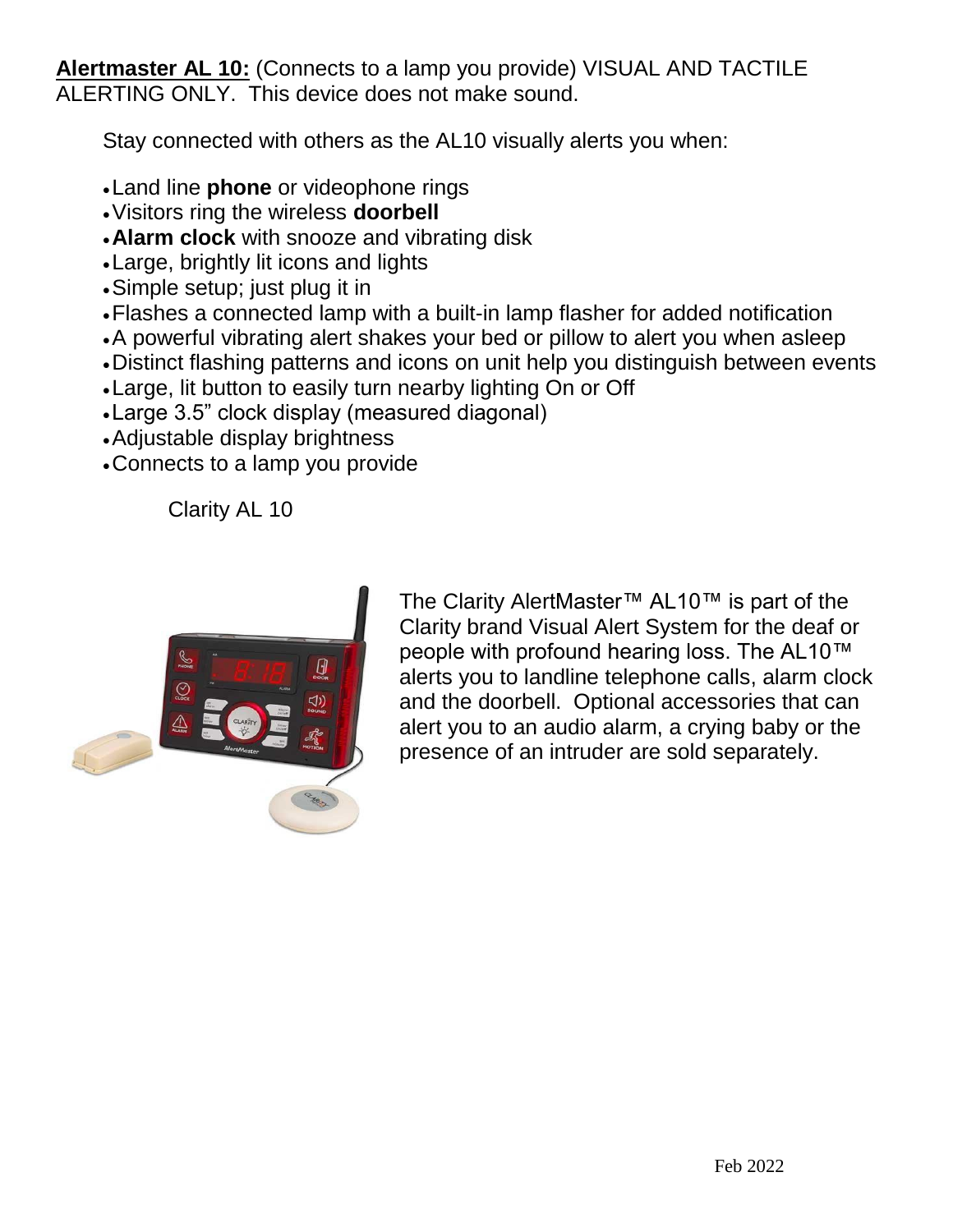# **Application Requirements:**

Just follow the steps to ensure quick processing

# **Step #1: Complete the Application FORM:**

Part A: 1) Complete the application, sign where it says "applicant signature" 2) Write in your equipment model choice(s). Contact us if needed.

Part B: This can be completed as "contact only" if friend/family is helping the applicant. If someone is truly acting on behalf of the applicant, please see form.

Part C: This portion MUST be completed and SIGNED by your PROFESSIONAL.

# **Step #2: Sign the Conditions of Acceptance FORM: Read, sign and date.**

#### **Step #3: Statement of U.S. Citizenship/Alien Status for State Benefits FORM: You must submit photocopied proof that you (CURRENT NAME) are a U.S. Citizen.**

- Complete every blank on the citizenship form
- Check the box of which kind of photocopied documentation you are submitting for citizenship.
- Sign and date page two.
- **Provide a photocopy** of the document(s) that prove you (*current name*) are a legal resident of the U.S.A. **The most common proofs of CITIZENSHIP are:** U.S. Passport with current name *or* U.S. Birth Certificate. If using Birth Certificate and last name has changed, (typically upon marriage) see below.

**Notice: Last name change(s) for women are the most common challenges in proving United States Citizenship and Identity:** Women who are using their Birth Certificate with their MAIDEN name for proof of U.S Citizenship, and have taken a spouse's last name upon marriage(s), must provide marriage certificate(s) that prove sequential name change(s). How many times have you changed your name since your U.S.A. birth? Last name changes affect citizenship and identity.

Last name at birth -----------→-----------→-----------last name now?

## **Step #4: Proof the applicant lives in Arizona:**

**Provide photocopy** of any **ONE** document of an official nature indicating the applicant's name and current **physical AZ address**:

- AZ Driver's License / State ID
- Utility bill in applicant's name
- Letter from assisted living facility stating residency
- Anything of a formal nature to verify name/address

**If you do not complete the application and submit photocopied documentation as instructed, the application will be returned to you with a pending information letter.** 





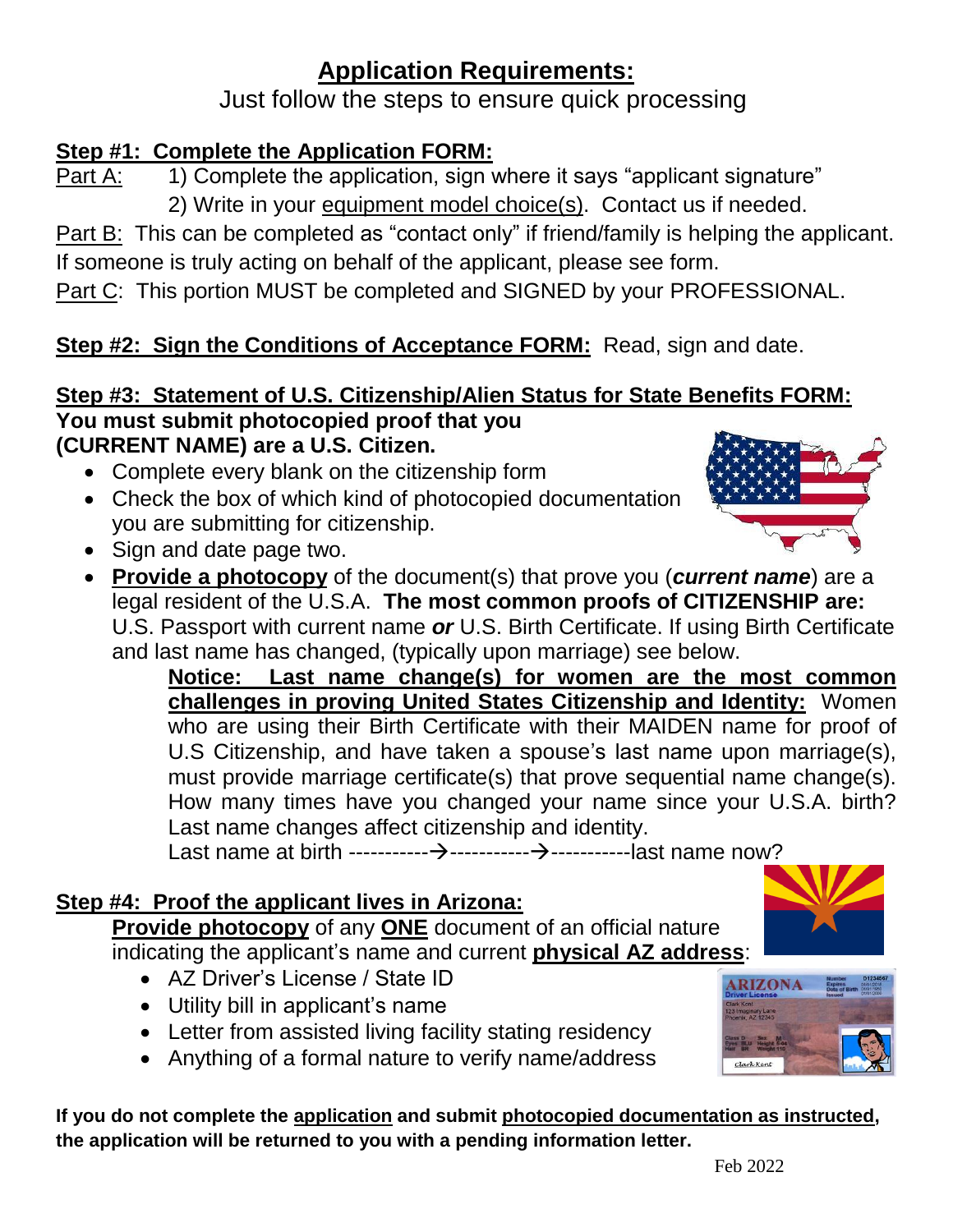

#### **AZTEDP APPLICATION - INFO ALSO AT WWW.ACDHH.ORG**

**Mail ALL application materials to:**

**AzTEDP, 100 N. 15th Ave. Suite 104, Phoenix, AZ 85007**

| $ALI LUIF$ Equipment Distribution Program                                                            |                                                                                                      |        |              | Ph: 602-542-3365 or toll free 1-866-223-3412 (V/TTY) aztedp@acdhh.az.gov                                                                                                     |               |  |  |
|------------------------------------------------------------------------------------------------------|------------------------------------------------------------------------------------------------------|--------|--------------|------------------------------------------------------------------------------------------------------------------------------------------------------------------------------|---------------|--|--|
| <b>APPLICANT</b> - AzTEDP is available for demonstrations                                            |                                                                                                      |        |              | www.ACDHH.org                                                                                                                                                                | PART A        |  |  |
|                                                                                                      |                                                                                                      |        |              |                                                                                                                                                                              |               |  |  |
| Last Name                                                                                            | <b>First</b>                                                                                         | Middle | Maiden       | Date of Birth: mm/dd/yyyy                                                                                                                                                    |               |  |  |
|                                                                                                      |                                                                                                      |        |              | Arizona                                                                                                                                                                      |               |  |  |
| Address                                                                                              | Apt. $#$                                                                                             | City   |              | State                                                                                                                                                                        | Zip Code      |  |  |
|                                                                                                      |                                                                                                      |        | Email:       |                                                                                                                                                                              |               |  |  |
| Home phone #                                                                                         | Cell phone #                                                                                         |        |              |                                                                                                                                                                              |               |  |  |
| Mailing Address (if different from above)                                                            |                                                                                                      |        | City         |                                                                                                                                                                              | Zip Code      |  |  |
|                                                                                                      |                                                                                                      |        |              | Note: Applicants younger than 18 must have a Parent or Legal Guardian complete                                                                                               |               |  |  |
| <b>Applicant Signature</b>                                                                           | Date                                                                                                 |        |              | and sign Part B. Adults who have a P.O.A. may choose to do the same.                                                                                                         |               |  |  |
| Model choice: ________________<br>Alerting model choice: _______                                     |                                                                                                      |        |              |                                                                                                                                                                              |               |  |  |
| PARENT / LEGAL GUARDIAN / P.O.A./HELPER/FRIEND<br><b>PART B (IF NECESSARY)</b>                       |                                                                                                      |        |              |                                                                                                                                                                              |               |  |  |
|                                                                                                      |                                                                                                      |        |              |                                                                                                                                                                              |               |  |  |
| Last Name (print)                                                                                    | First<br>Middle                                                                                      |        |              | Relationship: __ Parent __Legal Guardian __helper/friend<br>(please attach P.O.A. if applicable)                                                                             |               |  |  |
|                                                                                                      |                                                                                                      |        |              |                                                                                                                                                                              |               |  |  |
| Address (print)                                                                                      | Apt. #                                                                                               | City   | <b>State</b> |                                                                                                                                                                              | Zip Code      |  |  |
|                                                                                                      |                                                                                                      | Email: |              | ര                                                                                                                                                                            |               |  |  |
| Phone                                                                                                |                                                                                                      |        |              |                                                                                                                                                                              |               |  |  |
| On behalf of applicant (IF NECESSARY)                                                                |                                                                                                      |        |              | Note: As established in the Conditions of Acceptance, Parent or Legal Guardian listed herein is<br>responsible for all equipment provided under the terms of this agreement. |               |  |  |
|                                                                                                      |                                                                                                      |        |              |                                                                                                                                                                              |               |  |  |
| <b>CERTIFYING PROFESSIONAL: A PROFESSIONAL must COMPLETE and SIGN this portion.</b>                  |                                                                                                      |        |              |                                                                                                                                                                              | <b>PART C</b> |  |  |
| I certify that the above-named person has the disability marked below and a need for accessible      |                                                                                                      |        |              |                                                                                                                                                                              |               |  |  |
| phone. I attest to my qualification as a person authorized to certify need as defined by R9-26-203.  |                                                                                                      |        |              |                                                                                                                                                                              |               |  |  |
|                                                                                                      | <b>I</b> am licensed to practice as $a(n)$ : (Circle one) Physician Assistant Dispensing Audiologist |        |              |                                                                                                                                                                              |               |  |  |
| <b>Doctor</b>                                                                                        | <b>Audiologist Hearing Aid Dispenser</b>                                                             |        |              | <b>Nurse Practitioner</b>                                                                                                                                                    |               |  |  |
| within the State of Arizona, as evidenced by my professional license #: ____________________________ | Speech-Language Pathologist Rehabilitation Counselor (must have CRC)                                 |        |              |                                                                                                                                                                              |               |  |  |
|                                                                                                      |                                                                                                      |        |              |                                                                                                                                                                              |               |  |  |
|                                                                                                      |                                                                                                      |        |              |                                                                                                                                                                              |               |  |  |
|                                                                                                      |                                                                                                      |        |              |                                                                                                                                                                              |               |  |  |
|                                                                                                      |                                                                                                      |        |              |                                                                                                                                                                              |               |  |  |
| As an Arizona Professional, I certify that the above-named Applicant (Part A) is:                    |                                                                                                      |        |              |                                                                                                                                                                              |               |  |  |
| <b>Hard of Hearing</b><br><b>DeafBlind</b><br><b>Deaf</b><br><b>Speech-Impaired</b>                  |                                                                                                      |        |              |                                                                                                                                                                              |               |  |  |
| therefore, has a need for accessible telephone equipment to the best of my knowledge.                |                                                                                                      |        |              |                                                                                                                                                                              |               |  |  |
| X.                                                                                                   | <u> 1989 - Johann John Stone, markin fizikar (h. 1982).</u>                                          |        | DATE:        |                                                                                                                                                                              |               |  |  |
| <b>Signature of Certifying PROFESSIONAL required</b>                                                 |                                                                                                      |        |              | Feb 2022                                                                                                                                                                     |               |  |  |
|                                                                                                      |                                                                                                      |        |              |                                                                                                                                                                              |               |  |  |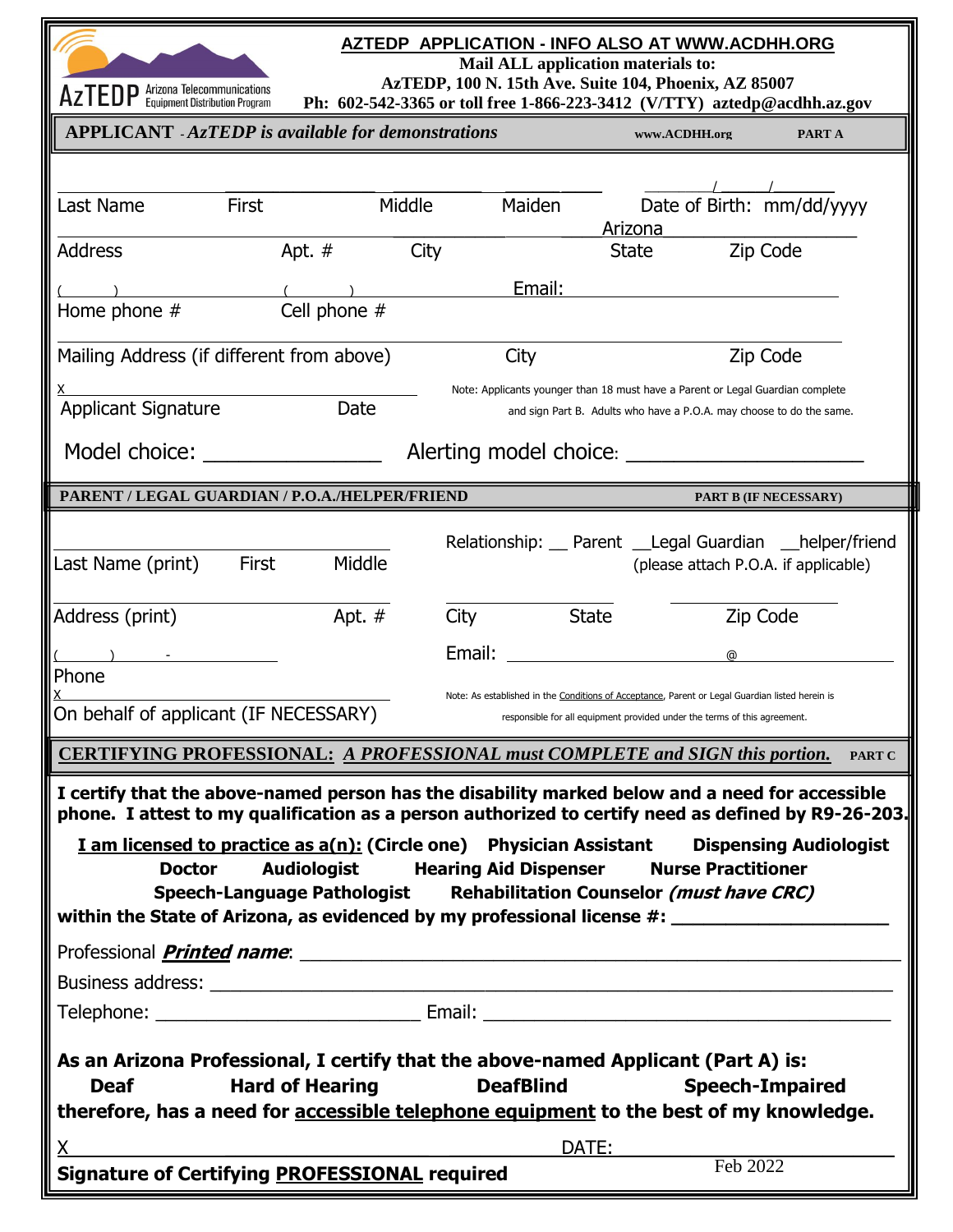#### **CONDITIONS OF ACCEPTANCE for the ARIZONA TELECOMMUNICATIONS EQUIPMENT DISTRIBUTION PROGRAM (AzTEDP)**



**Please READ and SIGN YOUR FULL NAME at the bottom** (Minors – under 18 years of age: a parent or a Guardian must sign on your behalf)*.* This form constitutes an agreement between you as a recipient of an AzTEDP voucher or loaner device(s) and the State of Arizona. Pursuant to Arizona Administrative Code R9-26-101 and R9-26-201 through R9-26-206, AzTEDP is responsible to ensure that all recipients of devices under this program understand and accept the following conditions. Please read carefully.

**Residency:** I am a resident of Arizona and am providing proof in the form of an Arizona ID **OR** utility bill in my name. In the event of non-use or death during this five-year period, the equipment must be returned to ACDHH/AzTEDP. I am also enclosing proof of my United States legal presence as described on the STATEMENT OF (U.S.) CITIZENSHIP AND ALIEN STATUS FOR STATE PUBLIC BENEFITS FORM.

**Property**: I understand that I am to keep the box, lines, & instruction manual in the event it may need to be serviced. VOUCHER equipment becomes my personal property at the end of the warranty period. At that time, I will be able to receive another voucher for a new device(s).

**Voucher:** I am eligible for one new VOUCHER device and/or one alerting device when warranty has expired for previous device(s). I understand AzTEDP buys one telephone and/or one alerting device for me upon previous device warranty expiration.

**Damage, Repair, Loss, and Theft:** I am financially responsible for the loss of or damage to the device during my five-year period. I will inform AzTEDP if my device is lost or stolen and will report any theft of the Stateowned device to the police and submit a copy of the police report to AzTEDP. I will not be loaned another device until the report has been received, or payment made.

**Travel/ Move out of State:** I may take the device(s) out of the state for not more than ninety (90) days at a time. I must return voucher device(s) to AzTEDP within 90 days of moving out of the State of Arizona if during my five-year period.

**Change of Address:** I must notify AzTEDP within thirty (30) days of any change in my Arizona address and phone number.

**Liability:** I will not hold AzTEDP and the State of Arizona liable for any claims, damages, and/or expenses arising from the use or misuse of these device(s).

**Used equipment:** I MAY be issued a used loaner device at the discretion of the AzTEDP staff according to program operation, supply and demand. All devices have been cleaned and tested to ensure proper function. I will be responsible for plugging in the equipment. Demonstrations are available upon request.

Applicant Name: PRINTED **Example 20** 

Applicant Signature: \_\_\_\_\_\_\_\_\_\_\_\_\_\_\_\_\_\_\_\_\_\_\_\_\_\_\_\_\_\_\_\_\_\_\_\_\_\_\_\_\_\_\_\_\_\_ Date: \_\_\_\_\_\_\_\_\_\_\_\_\_\_\_

**Submit all forms and supporting documentation to: AzTEDP 100 N. 15th Ave. Suite 104, Phoenix, AZ 85007 [aztedp@acdhh.az.gov](mailto:aztedp@acdhh.az.gov) \* 1-866-223-3412 V/TTY \* (602) 542-3365 V/TTY**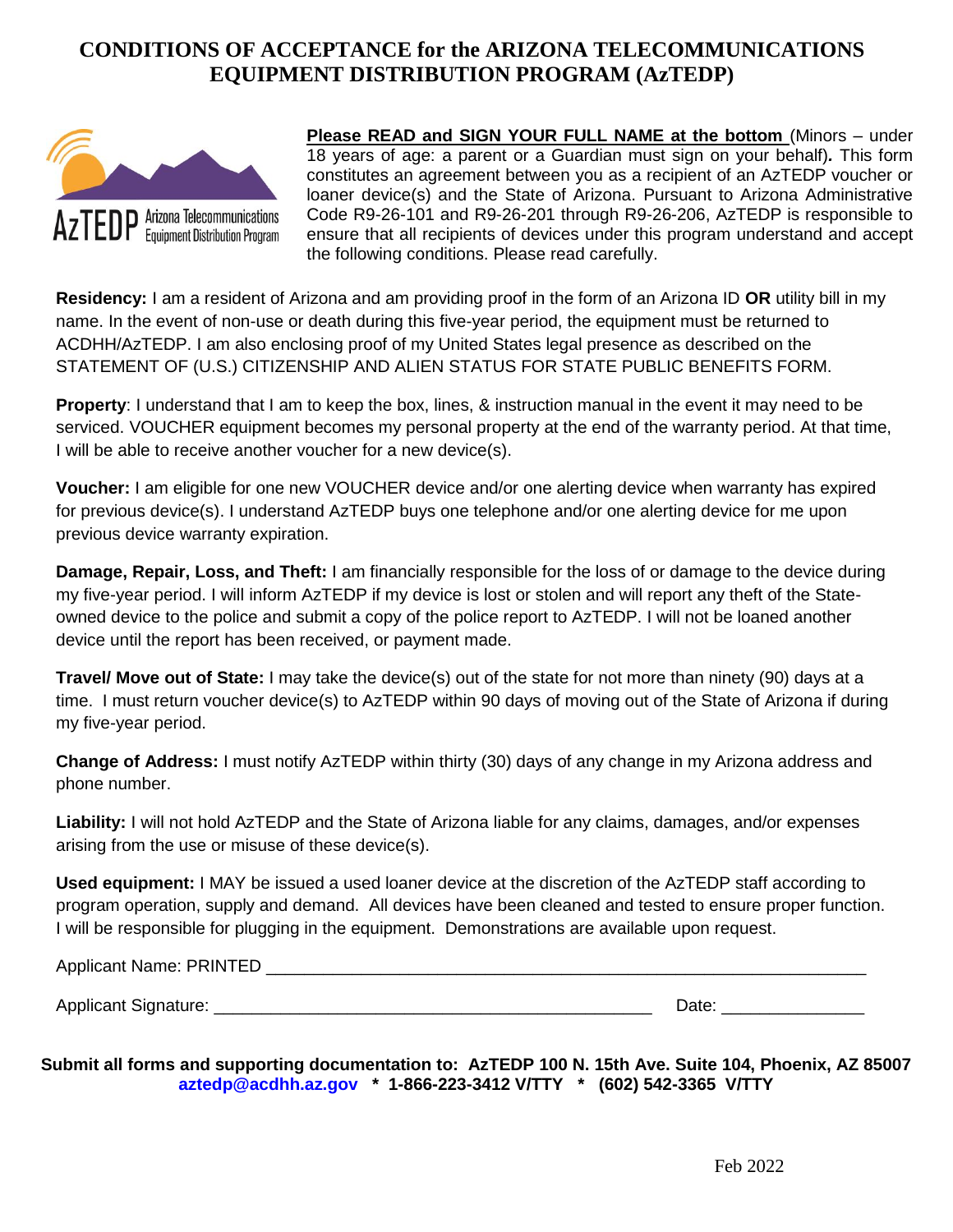# STATEMENT OF **UNITED STATES CITIZENSHIP** AND ALIEN STATUS FOR STATE PUBLIC BENEFITS

Feb 2022

**The applicant must provide photocopied document(s) to prove UNITED STATES of AMERICA Citizenship/identity.**

#### **(PRINT CURRENT NAME OF APPLICANT) IS IN THE UNITED STATES LEGALLY. CITIZENSHIP OR NATIONAL STATUS IN THE CURRENT NAME OF THE APPLICANT MUST BE PROVEN. A LEGIBLE COPY OF AN APPROVED DOCUMENT DEMONSTRATING UNITED STATES CITIZENSHIP OR NATIONALITY OF THE APPLICANT (WITH APPLICABLE NAME CHANGE DOCUMENTATION) MUST BE SUBMITTED WITH APPLICATION. (If none of the below options apply, please contact our office.)**

**\_\_\_\_\_\_\_\_\_\_\_\_\_\_\_\_\_\_\_\_\_\_\_\_\_\_\_\_\_\_\_\_\_\_\_\_\_\_\_**

\_\_\_ First time AzTEDP applicant OR \_\_\_ Continuing AzTEDP client

Please CHECK below which PHOTOCOPIED document you will be submitting.

 $\Box$  1. BIRTH CERTIFICATE showing birth in one of the 50 states, or its territories;

Look at the BIRTH CERTIFICATE: If your name has changed (marriage, etc.), additional documentation is required to prove sequential name change(s) that lead to the applicant's **current name.**

- $\Box$  2. United States Passport; current or expired is accepted;
- 3. Report of birth abroad of a United States Citizen (FS-240);
- □ 4. Certificate of Birth (FS-545) or Certification of Report of Birth (DS-1350);
- $\Box$  5. Form N-561, Certificate of Citizenship;
	- 6. Form I-872, American Indian Card with statement identifying the bearer as a United States Citizen;
	- 7. Religious record recorded in one of the 50 states; (Baptism commonly used)
- $\Box$  8. Evidence of civil service employment by the United States government before June 1, 1976;





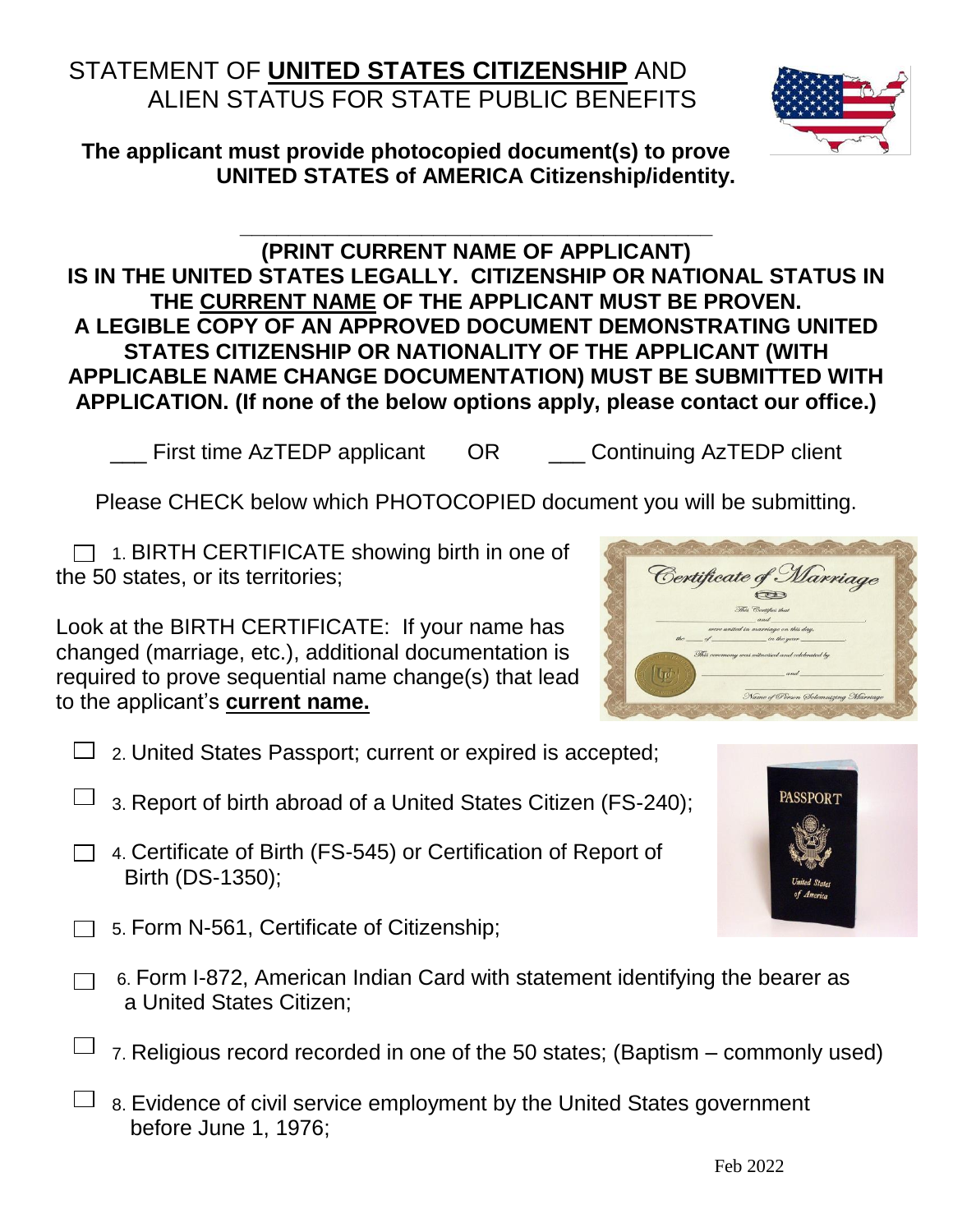- $\Box$  9. Early school records, showing the date of admission to the school, the applicant's date and United States place of birth, United States nationality or a United States place of birth, and applicant's date of birth or age;
- $\Box$  10. Adoption finalization papers showing the applicant's name and place of birth in one of the 50 states;
- $\Box$  11. Any other document that establishes a United States place of birth or otherwise indicates United States nationality (e.g. U.S. hospital record).



- **A.** Are you a born or naturalized citizen of the United States? Yes No
- **B.** If "**Yes**", what city, state and country where you born in?

| $\ddot{\phantom{0}}$ | . | י ∨פי<br>. I N<br>- - |
|----------------------|---|-----------------------|
|                      |   |                       |

## *DECLARATION:*

I declare under penalty of perjury under the laws of the state of Arizona that the answers I have given are true and correct to the best of my knowledge.

Applicant signature required Date

Please submit ALL completed application FORMS and photocopied documentation you have gathered per instructions to:

\_\_\_\_\_\_\_\_\_\_\_\_\_\_\_\_\_\_\_\_\_\_\_\_\_\_\_\_\_\_\_\_\_\_\_\_\_\_\_ \_\_\_\_\_\_\_\_\_\_\_\_\_\_\_\_\_\_

AzTEDP 100 N. 15th Avenue, Suite 104 Phoenix, AZ 85007 Phoenix metro: 602-542-3365 Toll free: 1-866-223-3412 [aztedp@acdhh.az.gov](mailto:aztedp@acdhh.az.gov)

Please allow 2-4 weeks for processing of *COMPLETE* applications.

INCOMPLETE applications will be sent a "Pending Information" letter.